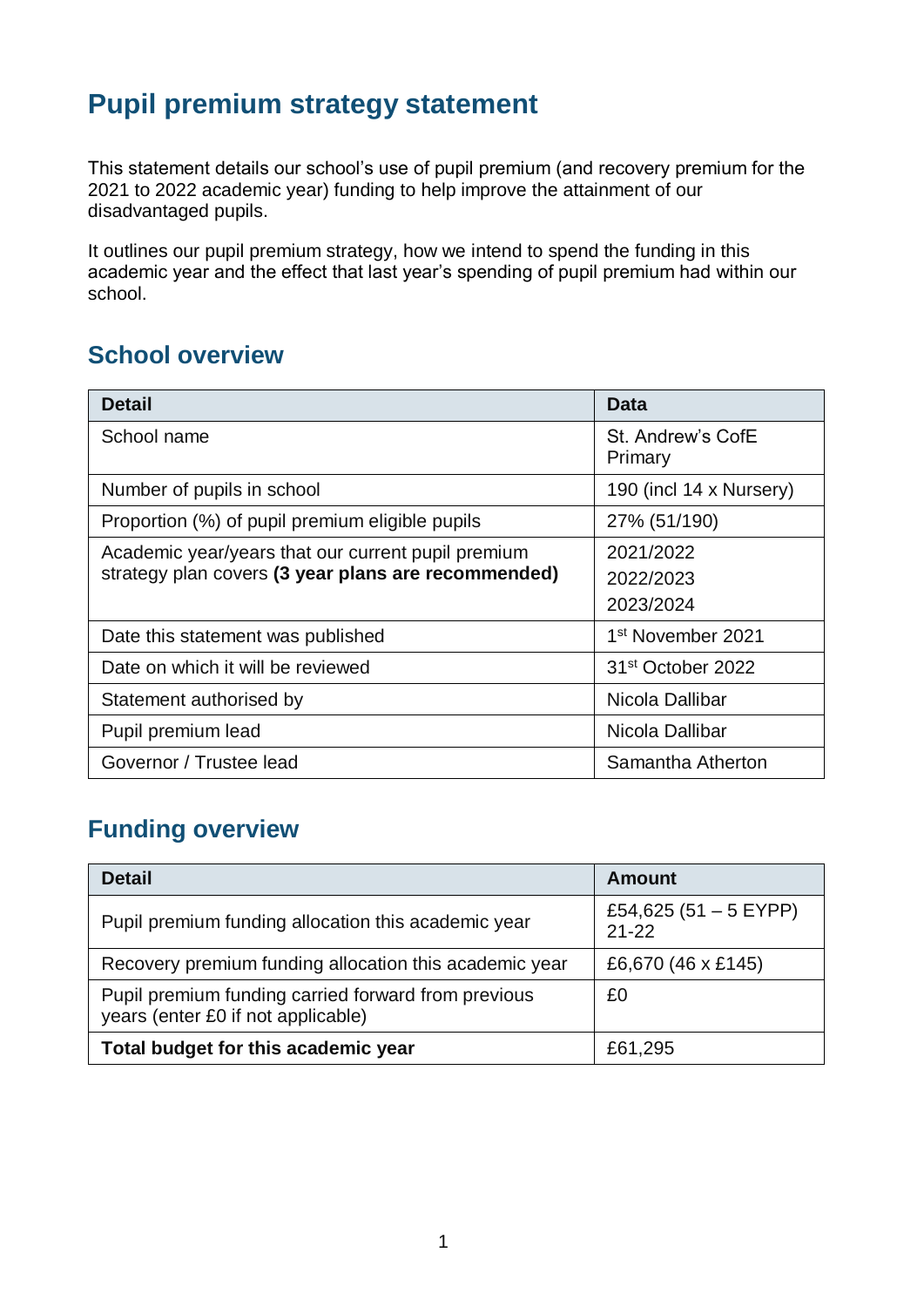## **Part A: Pupil premium strategy plan**

## **Statement of intent**

Our ultimate aim is for disadvantaged pupils to make progress from their starting points and to be able to access a full and balanced curriculum.

The impact of Covid-19 and the remote learning situation has widened the gap between those who are disadvantaged and those who are not. Our desire is that all children will access the same high quality resources, including online and digital technology.

Our plan works by providing funding to ensure that disadvantaged pupils can have access to the resources in school and where possible, outside of school. It also intends to support families who are struggling financially with key resources and core materials which will enable them to focus on learning. These resources may be food, clothing, equipment and access to extra-curricular activities.

## **Challenges**

This details the key challenges to achievement that we have identified among our disadvantaged pupils.

| <b>Challenge</b><br>number | <b>Detail of challenge</b>                                          |
|----------------------------|---------------------------------------------------------------------|
|                            | Lack of access to online resources for homework and online learning |
| ◠                          | Social and emotional barriers, low self-esteem and aspirations      |
| 3                          | Low attendance and persistent absence                               |
|                            | Poor language skills and limited vocabulary                         |
| 5                          | Limited access to good quality reading materials                    |

#### **Intended outcomes**

This explains the outcomes we are aiming for **by the end of our current strategy plan**, and how we will measure whether they have been achieved.

| Intended outcome                                                                    | <b>Success criteria</b>                                                                                                                                             |
|-------------------------------------------------------------------------------------|---------------------------------------------------------------------------------------------------------------------------------------------------------------------|
| Children to have access to online resources<br>within school time for homework etc. | Children will keep up with their peers in<br>terms of scores, time accessing<br>programmes, reinforcing key learning<br>concepts, accessing core curriculum content |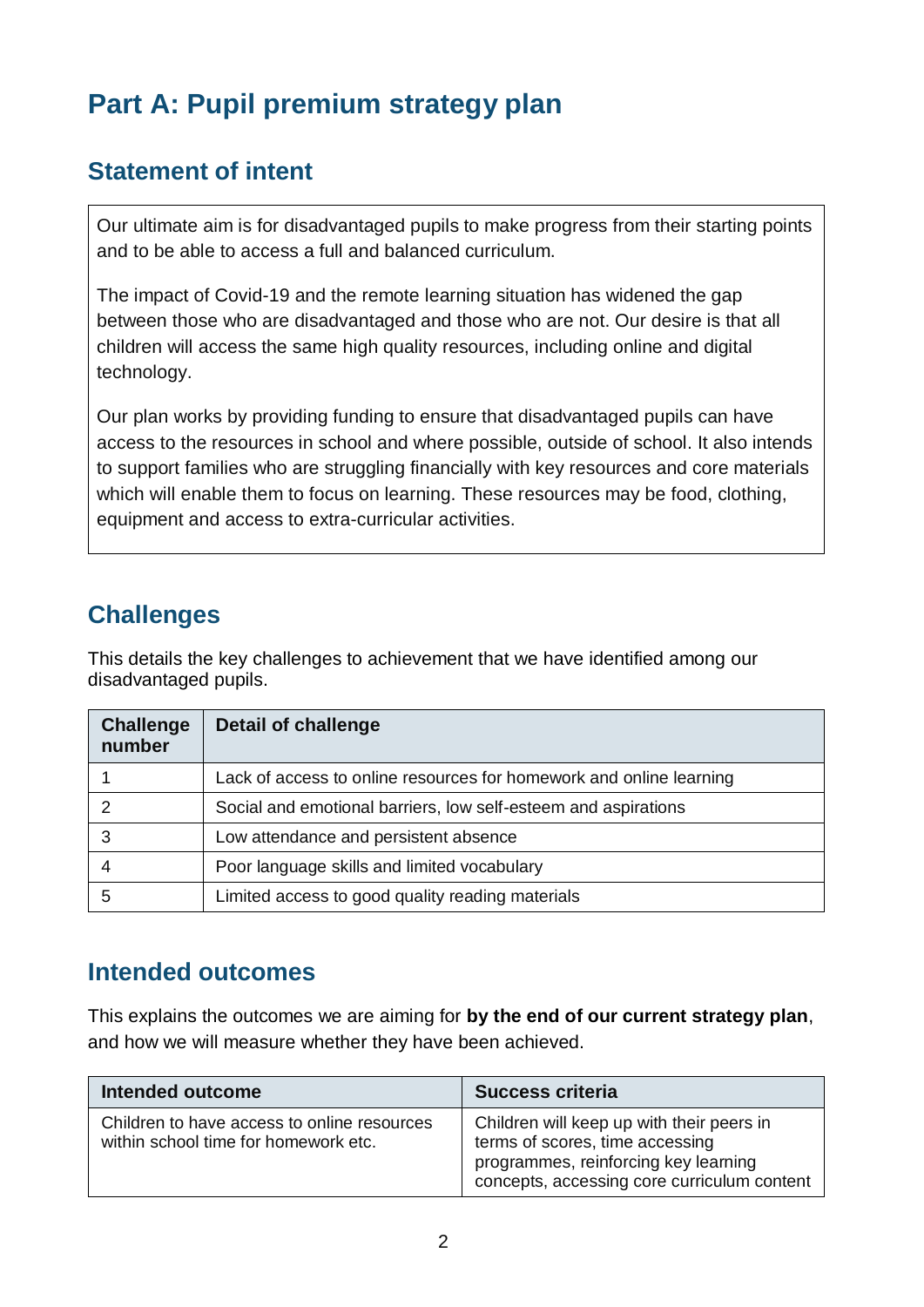| Children to have access to online resources<br>in the event of a full or partial lockdown                                 | Children will keep up with their peers in<br>terms of scores, time accessing<br>programmes, reinforcing key learning<br>concepts, accessing core curriculum content                           |
|---------------------------------------------------------------------------------------------------------------------------|-----------------------------------------------------------------------------------------------------------------------------------------------------------------------------------------------|
| Fund places on trips, after school clubs,<br>Pastoral Support workers and interventions                                   | Children will be supported to improve their<br>aspirations and self-esteem in line with their<br>peers                                                                                        |
| Fund Pastoral Support Worker and<br>Attendance Officer to monitor and help<br>families with attendance                    | There will be a marked decrease in the<br>number of disadvantaged children who have<br><90% attendance, and there will be an<br>increase in the overall attendance of<br>disadvantaged pupils |
| Provide reading resources online and<br>physically to ensure children can be reading<br>for pleasure in and out of school | Children will enjoy reading and will make<br>progress in line with national averages in<br>reading                                                                                            |
| Provide access to Language Link<br>interventions as well as other small group<br>language interventions                   | Children will be able to articulate clearly and<br>confidently in a range of situations                                                                                                       |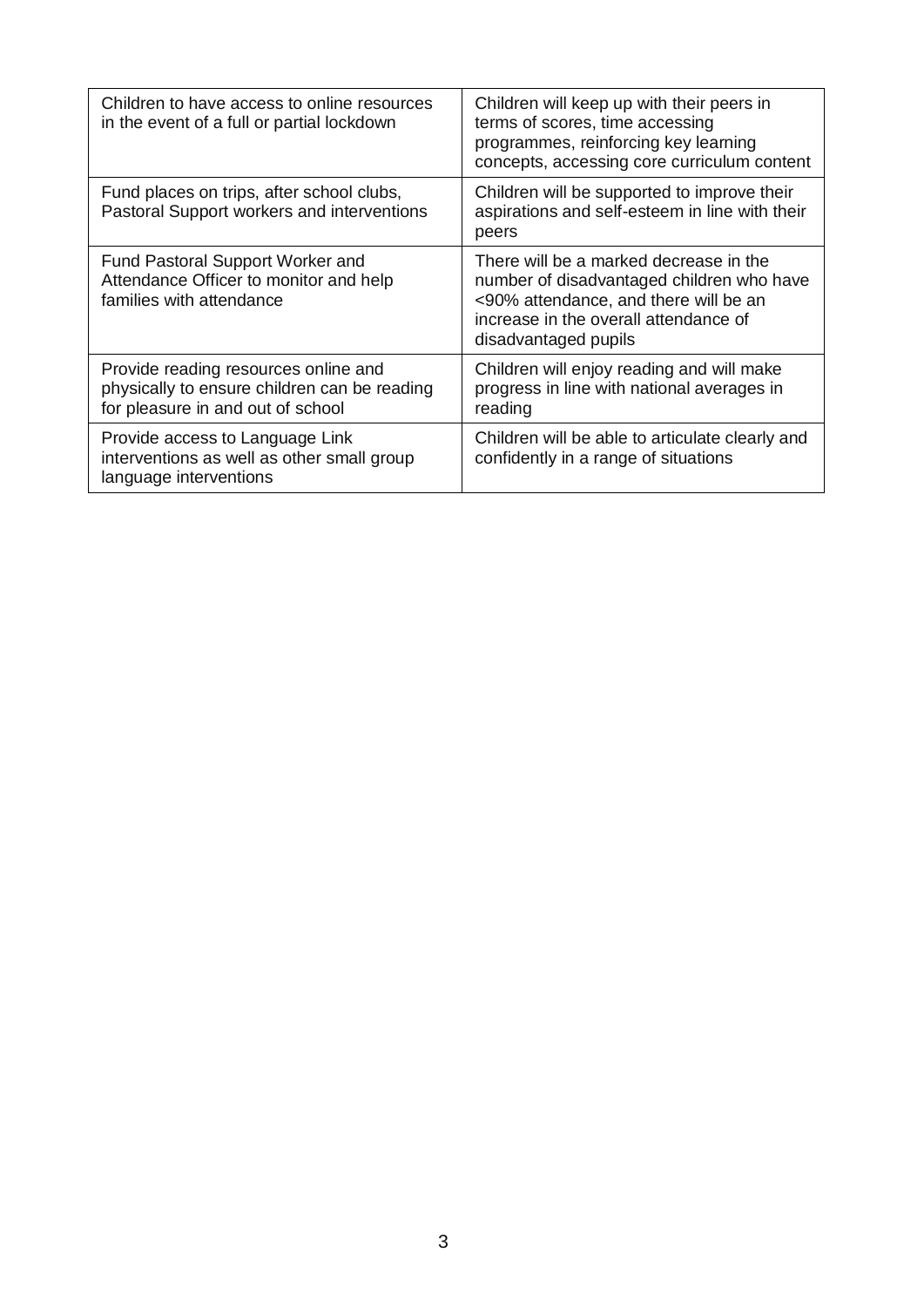## **Activity in this academic year**

This details how we intend to spend our pupil premium (and recovery premium funding) **this academic year** to address the challenges listed above.

#### **Teaching (for example, CPD, recruitment and retention)**

Budgeted cost: £38,295

| <b>Activity</b>                                                                                                                                               | <b>Evidence that supports this</b><br>approach                                                                                                                                                                                                                                                                                                                                                                 | <b>Challenge</b><br>number(s)<br>addressed |
|---------------------------------------------------------------------------------------------------------------------------------------------------------------|----------------------------------------------------------------------------------------------------------------------------------------------------------------------------------------------------------------------------------------------------------------------------------------------------------------------------------------------------------------------------------------------------------------|--------------------------------------------|
| Phonics training,<br><b>Inclusion Commitment</b><br>training, purchase of<br>good quality texts for<br>Reading, Bug Club<br>Shared, Language Link<br>training | Phonics has a positive impact overall<br>(+5 months) with very extensive<br>evidence and is an important<br>component in the development of early<br>reading skills, particularly for children<br>from disadvantaged backgrounds (EEF)<br>Reading comprehension strategies are<br>high impact on average (+6 months).<br>Alongside phonics it is a crucial<br>component of early reading instruction.<br>(EEF) | 4, 5                                       |
| <b>Recruitment of Pastoral</b><br><b>Support Staff, ELSA</b><br>training and other<br>similar training                                                        | Social and emotional learning<br>approaches have a positive impact, on<br>average, of 4 months' additional<br>progress in academic outcomes over<br>the course of an academic year. This<br>finding, however, has very low security,<br>so schools should be especially careful<br>to monitor the efficacy of SEL<br>approaches in their settings. (EEF)                                                       | 2                                          |

#### **Targeted academic support (for example, tutoring, one-to-one support structured interventions)**

Budgeted cost: £20,000

| <b>Activity</b>                                                                                                                                                                   | <b>Evidence that supports this</b><br>approach                                                                                                                                                                                                                                                                                          | <b>Challenge</b><br>number(s)<br>addressed |
|-----------------------------------------------------------------------------------------------------------------------------------------------------------------------------------|-----------------------------------------------------------------------------------------------------------------------------------------------------------------------------------------------------------------------------------------------------------------------------------------------------------------------------------------|--------------------------------------------|
| Early morning ICT<br>interventions and<br>support with Mathletics,<br><b>TT Rockstars, Spelling</b><br><b>Shed</b><br>Pastoral support<br>sessions in groups and<br>1:1 as needed | Access to high quality teaching is the<br>most important lever schools have to<br>improve outcomes for their pupils. It is<br>particularly important to ensure that<br>when pupils are receiving support from<br>a teaching assistant, this supplements<br>teaching but does not reduce the<br>amount of high-quality interactions they | 1, 2,                                      |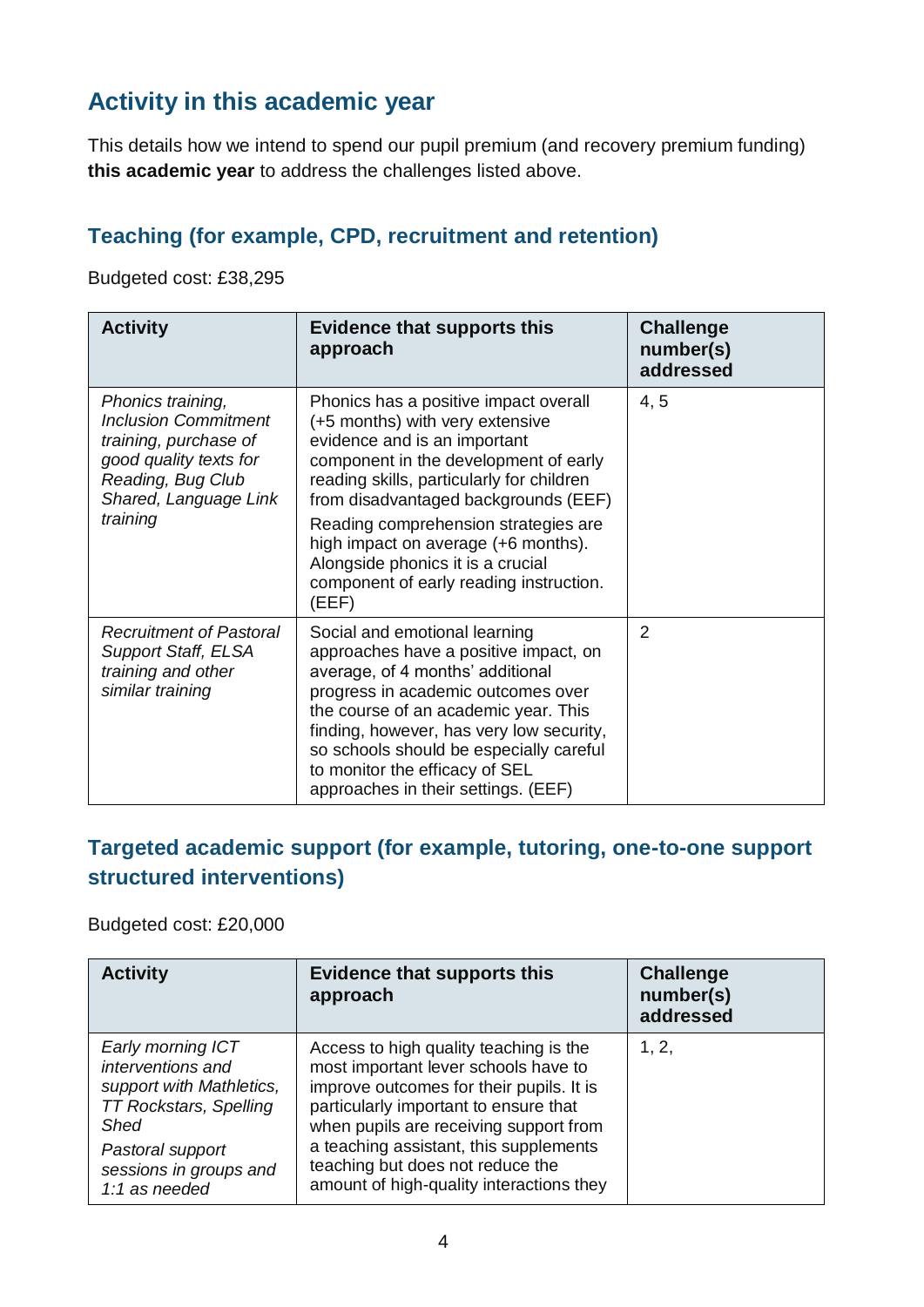|                                                                                                                                    | have with their classroom teacher both<br>in and out-of-class. (EEF)                                                                                                                                                                                                                                                                                                                                               |      |
|------------------------------------------------------------------------------------------------------------------------------------|--------------------------------------------------------------------------------------------------------------------------------------------------------------------------------------------------------------------------------------------------------------------------------------------------------------------------------------------------------------------------------------------------------------------|------|
| Language Link<br>interventions, speaking<br>& listening<br>interventions, phonics<br>interventions, daily<br>reading interventions | On average, oral language approaches<br>have a high impact on pupil outcomes<br>of 6 months' additional progress. (EEF)<br>Investing in professional development<br>for teaching assistants to deliver<br>structured interventions can be a cost-<br>effective approach to improving learner<br>outcomes due to the large difference in<br>efficacy between different deployments<br>of teaching assistants. (EEF) | 4, 5 |

### **Wider strategies (for example, related to attendance, behaviour, wellbeing)**

Budgeted cost: £3,000

| <b>Activity</b>                                                                                                                                       | <b>Evidence that supports this</b><br>approach | <b>Challenge</b><br>number(s)<br>addressed |
|-------------------------------------------------------------------------------------------------------------------------------------------------------|------------------------------------------------|--------------------------------------------|
| Breakfast Club places,<br>access to after school<br>clubs, holiday clubs,<br>school trips, uniform,<br>resources for school,<br>devices within school |                                                | $\overline{2}$                             |
| Breakfast Club places,<br>access to after school<br>clubs, holiday clubs,<br>school trips, uniform,<br>resources for school,<br>devices within school |                                                | 3                                          |

## **Total budgeted cost: £61,295**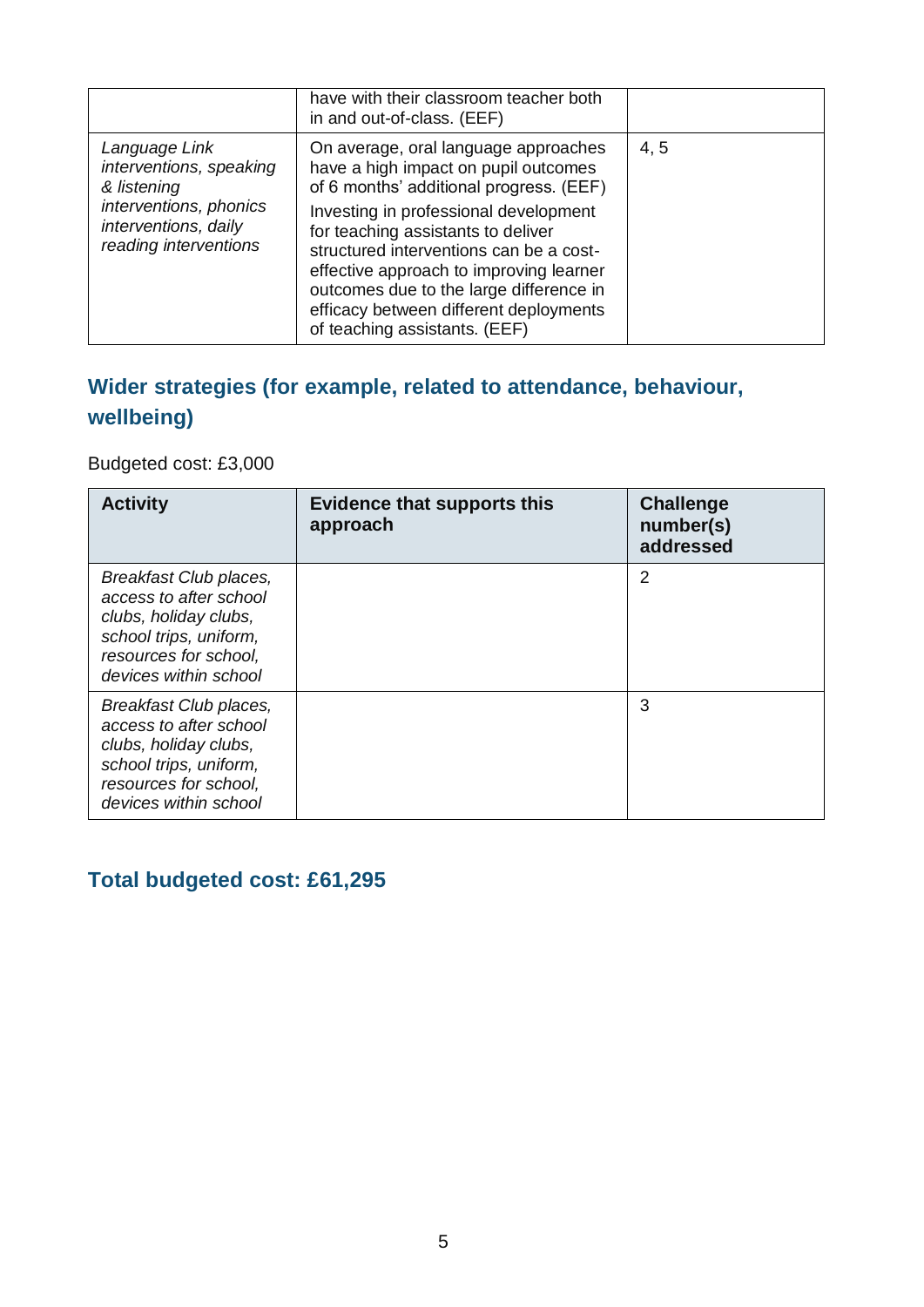## **Part B: Review of outcomes in the previous academic year**

### **Pupil premium strategy outcomes**

This details the impact that our pupil premium activity had on pupils in the 2020 to 2021 academic year.

*Due to COVID-19, performance measures have not been published for 2020 to 2021, and 2020 to 2021 results will not be used to hold schools to account. Given this, please point to any other pupil evaluations undertaken during the 2020 to 2021 academic year, for example, standardised teacher administered tests or diagnostic assessments such as rubrics or scales.*

The most successful use of PP Funding last year was through the Pastoral support provided to children throughout the lockdowns. Many children were supported with access to Sports Clubs, Breakfast Club and being able to attend the year 6 Residential. Resources were provided to PP children during the lockdown and staff were deployed to make weekly phone calls to those at home. Places were prioritised for some PP families to be in school during the lockdowns although some families did not want this. During the period of remote learning, many disadvantaged families struggled to access resources and support their children. Laptops supplied by the DfE were provided to all PP families and regular communication and support was maintained throughout.

Following the return to full time schooling in March 2021, support was put in place to ensure PP children had access to high quality texts, phonics interventions, extra reading support and pastoral interventions where needed. Although there is no standardised data to measure this, Case Studies were used to show that many of the children made progress in terms of their confidence, their behaviours for learning and their basic skills.

## **Externally provided programmes**

| Programme         | <b>Provider</b> |
|-------------------|-----------------|
| <b>Mathletics</b> |                 |
| Speechlink        |                 |